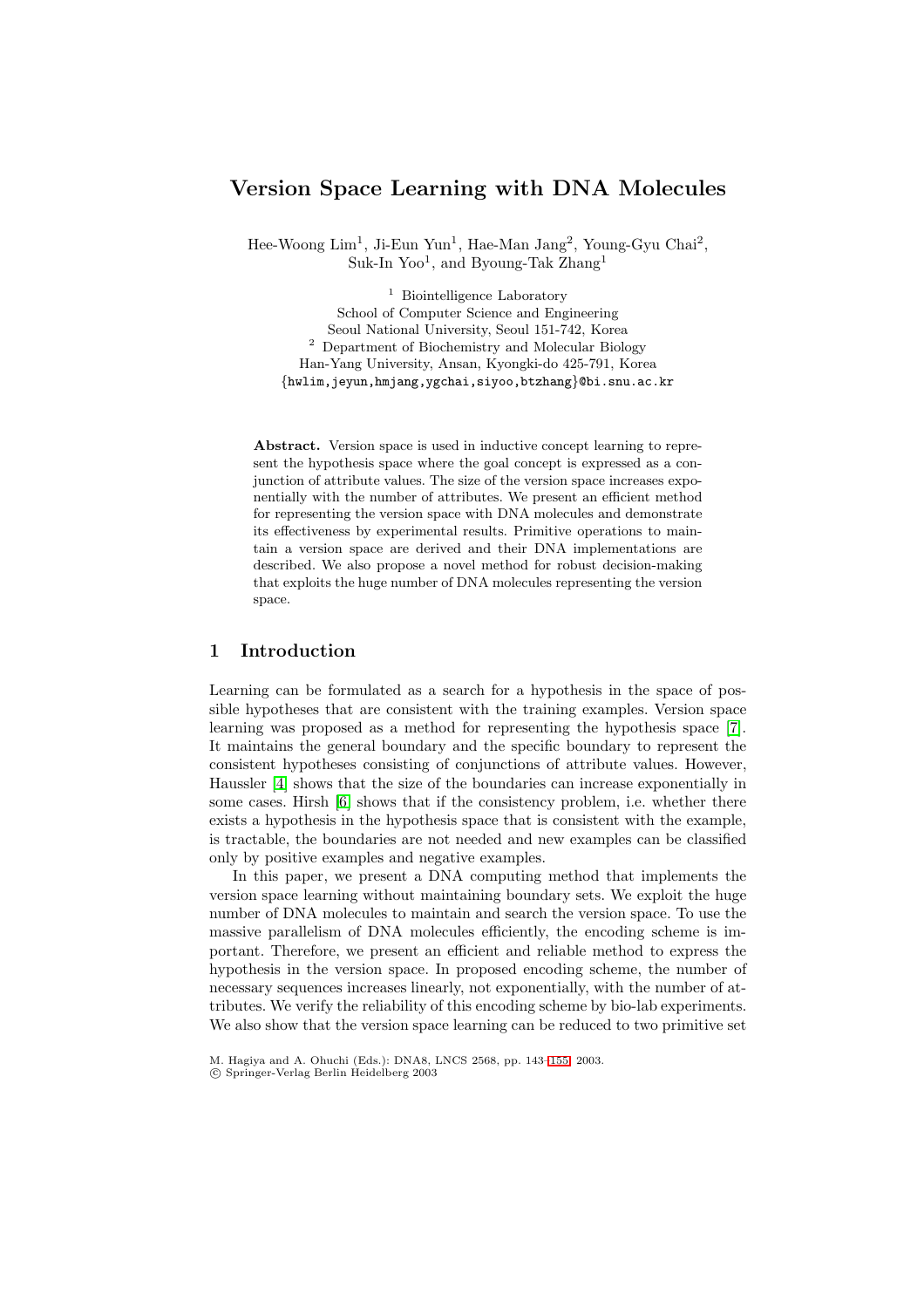operations ofintersection and difference. Experimental methods are described for these primitive operations as well as for predicting the classification of new examples. And some experimental results to verify these method are presented.

Our work is related with Sakakibara [\[9\]](#page-12-4) and Hagiya *et al*. [\[3\]](#page-12-5) in the sense that they try to learn a concept of predefined form from training examples and adopt the general framework of generate-all-solution and search, like in Adleman [\[1\]](#page-12-6). Sakakibara suggested a method to express k-term DNF with DNA molecules, to evaluate it, and to learn a consistent k-term DNF with the given examples. Hagiya *et al.* developed the method to evaluate  $\mu$ -formula and to learn consistent  $\mu$ -formula with whiplash PCR.

This paper is organized as follows. In Section [2,](#page-1-0) it is shown that the process of maintaining a version space can be formulated as a set operation and that the version space learning can be performed by two primitive set operations. Section [3](#page-2-0) describes the method for version space learning with DNA molecules. In Section [4,](#page-6-0) the experimental results of these method are presented. Finally, the conclusion and future work are given in Section [5.](#page-10-0)

## <span id="page-1-0"></span>**2 Version Space Learning as a Set Operation**

An excellent description of version space learning can be found in [\[7\]](#page-12-0). Here we describe the basic terminology for our purposes. Attributes are features that are used to describe an object or concept. A hypothesis  $h$  is a set of restrictions on the attributes. Instance  $x$  is a set of attribute values that describe it and all attributes have its values. In this paper, we assume that an attribute takes binary values.

For the purpose of illustrating, let us consider a concept: "An office that has recycling bin" in [\[2\]](#page-12-7). Ifall offices can be described by attributes, *department* (cs or ee), *status* (faculty or staff), and *floor* (four or five), "An office on the fourth floor belonging to a faculty" can be expressed as {*status*=faculty, *floor*=four}, or {faculty, four} in an abbreviated form.

We define the version space *VS* as a set of hypotheses consistent with training examples. In this paper, this does not include the concept of general and specific boundaries. *VS<sup>e</sup>* denotes a version space for a single positive example <sup>e</sup>, i.e. a set of all hypotheses that classify an example  $e$  as positive. By above definition, an instance x is classified as positive by hypothesis h if and only if  $h \subseteq x$ . Therefore, a power set of instance  $x$  is equivalent to a set of hypotheses that classify the instance x as positive. In the case of above example, an instance  $\{\text{cs}, \text{ faculty},\}$ four} is classified as positive by a hypothesis {faculty, four}, and is classified as negative by a hypothesis {faculty, five}.

Version space learning can be viewed as a process that refines the version space by removing inconsistent hypotheses and searches as the training examples are observed (Fig. [1\)](#page-2-1). Thus, this process can be reduced to the following set operations. Ifa positive example is given, we select all hypotheses that classify the example as positive in version space. In contrast, if a negative example is given, we eliminate all hypotheses that classify the example as positive in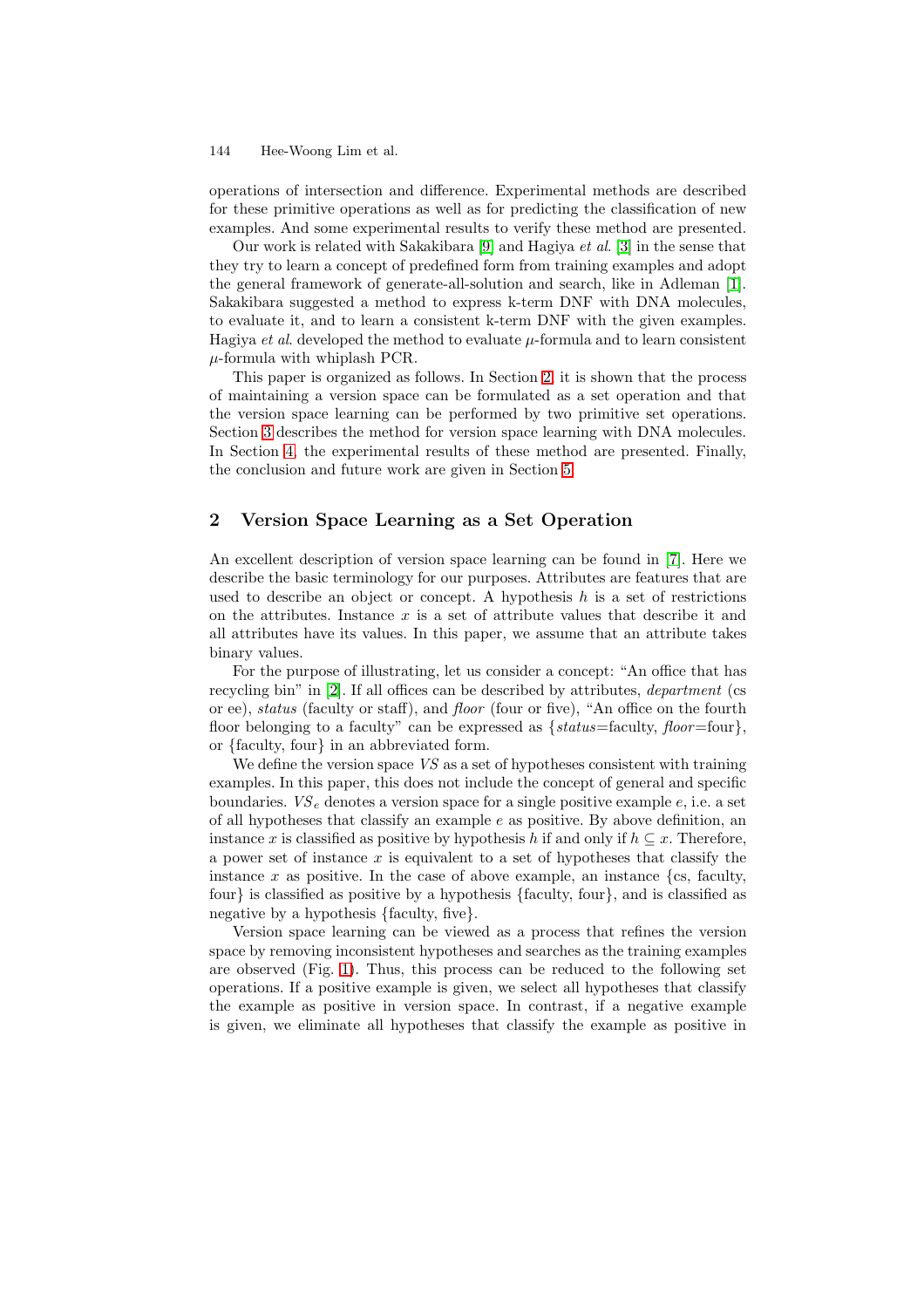the version space. Therefore, the version space learning can be performed by intersection and difference operations.



<span id="page-2-1"></span>**Fig. 1.** Procedure for maintaining a version space

### <span id="page-2-0"></span>**3 DNA Implementation**

#### **3.1 Encoding**

Basically, a hypothesis is represented as a single strand, and the strand is composed by ligation of the sequences that correspond to the attribute values. When generating the initial hypothesis space, double strands with sticky ends are used for conjunctions of attribute values. The difference of the sticky ends between the attributes determines the order of attribute values in the hypothesis, and in consequence, a hypothesis can take no more than one attribute value of the same kind of attribute. In addition to the attribute value strand, another double strand with a sticky end is used equivalently to encode the "don't-care symbol" to make intersection and difference operations easy.

The process to create the initial version space is as follows. At first, we put all the double strands with sticky ends, which correspond to each attribute values, into a test tube and let them hybridize each other. Next, ligation is performed to make the conjunctions of attribute values. Finally, after extracting single strands that we want, the initial version space is completed. This extraction of single strands can be done by affinity separation with magnetic beads (Fig. [2\)](#page-3-0).

By this process, we can generate all the possible hypotheses and the length ofeach hypothesis is all the same. The advantage ofthis encoding method is that the number of sequences that is needed is

#### *the number of attribute values + the number of attributes*

and it increases linearly, not exponentially, with the number of attributes. And by concatenating another common strand to the first attribute and the last attribute for primer, we can easily amplify the version space with PCR.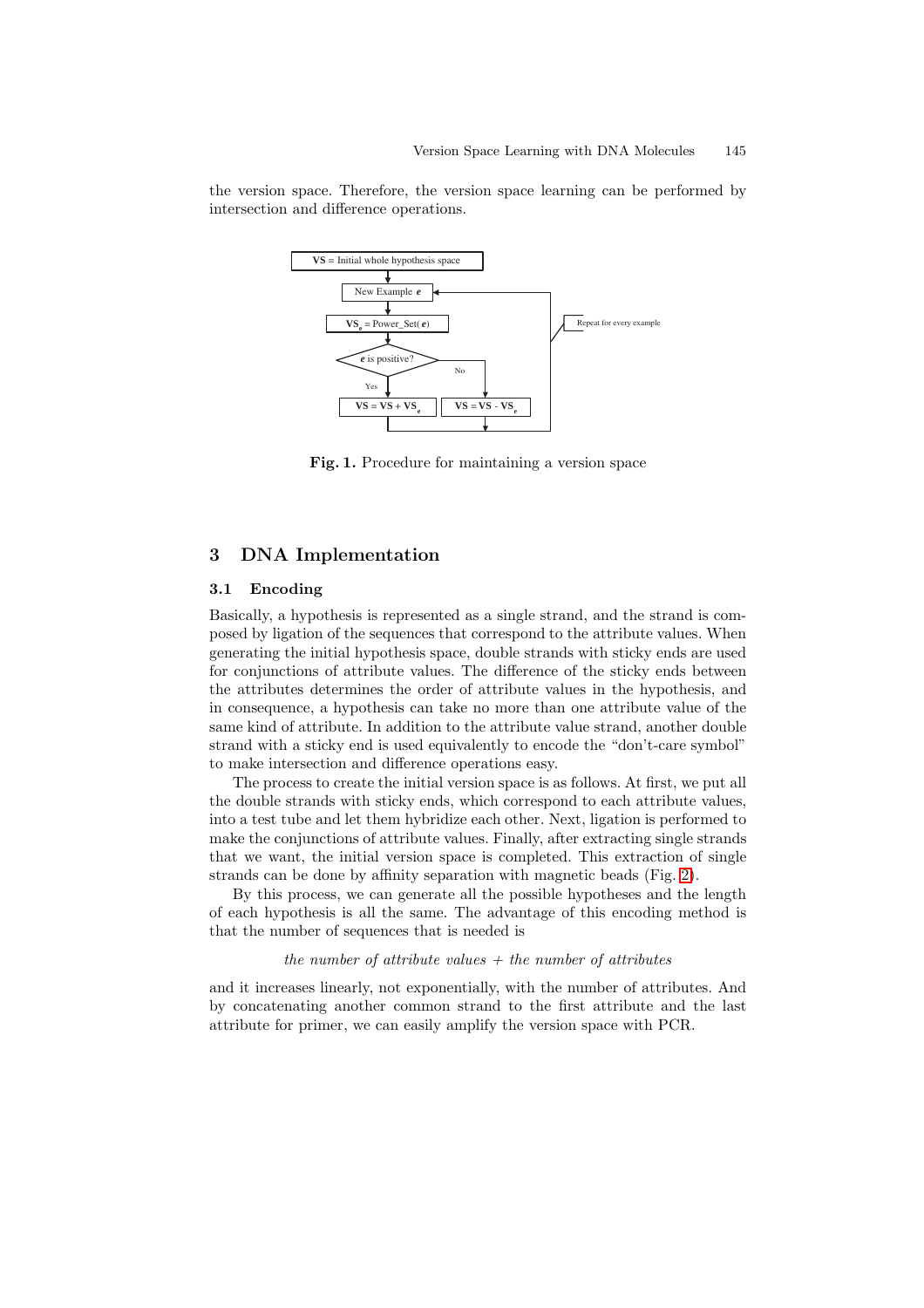

<span id="page-3-0"></span>**Fig. 2.** All attribute strands are put into a test tube, and they are hybridized and ligated. This generates all possible hypothesis strands. "?*a*" denotes the "don't-care symbol" for attribute  $a$ 

In addition to the above encoding scheme, we can also use the Adleman [\[1\]](#page-12-6) style encoding scheme. Assume that an attribute value corresponds to a city in the Hamiltonian path problem, and the conjunction oftwo attribute values corresponds to the road that connects two cities. Then we can make an order of attribute values and restrict the ligation of the attribute values by the existence ofan edge strand. The graphs below show two possible directed assembly graphs. Graph (a) in Fig. [3](#page-3-1) encodes "don't care symbol" with the absence of attribute value. So, the length of the hypothesis strands is variable. Graph  $(b)$  in Fig. [3](#page-3-1) encodes "don't-care symbol" with another DNA strand like an attribute value. In this case, the length of hypothesis strand is fixed.



<span id="page-3-1"></span>**Fig. 3.** Two possible directed assembly graphs to encode the hypotheses.

However, the number of the necessary strands is the number of nodes plus the number ofedges in the graph, and it increases exponentially with the number ofattribute values. So, this encoding scheme is infeasible.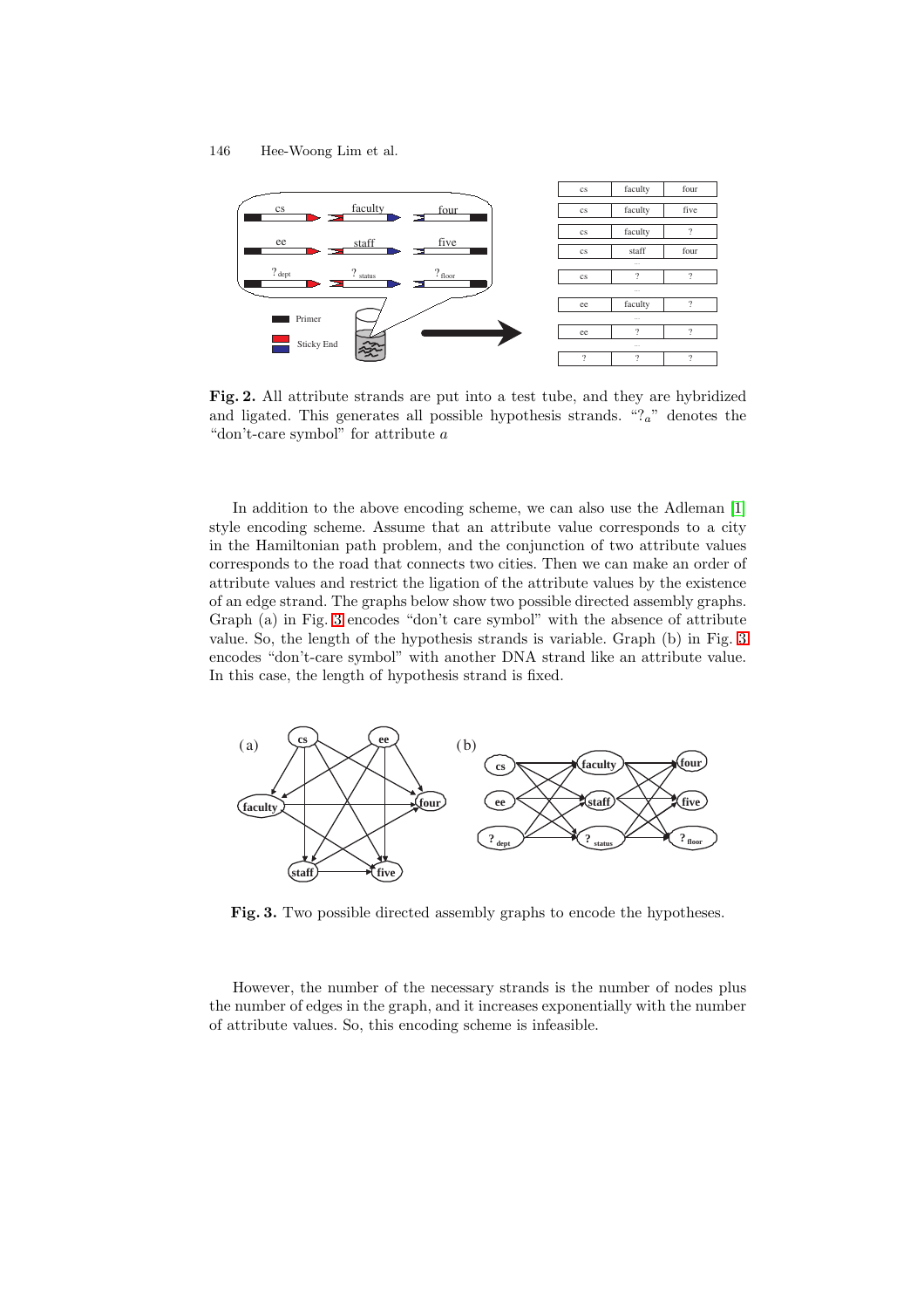We use the first encoding method by considering the number of needed strands and the implementation of intersection and difference operation.

### **3.2 Primitive Operations**

Basically, an affinity separation with magnetic beads is used to perform the set intersection and difference that are the primitive operations to maintain the version space, and all separations are positive selections. We designed an experiment that does not need the power set of the examples explicitly, but uses only the individual attribute values separately. To do this, magnetic beads with DNA single strands are needed and the number of the beads is the same as the number of attribute values including "don't-care symbol". In the example described in Section [2,](#page-1-0) there are nine kinds of bead.

**Intersection** In case of a positive example, we should select the hypotheses that are composed of the example attribute values and "don't-care symbol". Therefore, affinity separation with beads that have the attribute values or "don'tcare symbol" must be performed by the order of each attribute. For example, if the positive input example is  $\langle \cos, \tan(y), \tan(y), \sin(y) \rangle$ , the hypotheses that must be selected are as follows:

<cs, f aculty, f our>, <?, faculty, four>, <cs, ?, four>, <cs, f aculty, ?>, <cs, ?, ?>, <?, faculty, ?>, <?, ?, four>, <?, ?, ?>.

To obtain theses hypotheses, at first, an affinity separation with the beads "cs" and "?*department*" is performed simultaneously, and we select all the DNA strands that are hybridized with magnetic beads. And then with the beads "faculty" and "?*status*", and, finally, with the beads "four" and "?*f loor*" (Fig. [4\)](#page-4-0).



<span id="page-4-0"></span>Fig. 4. Intersection operation for a positive example {cs, faculty, four}. DNA strands that are hybridized with beads are selected step by step.

When the number of attributes increases, the experimental process may be complicated because the affinity separation must be performed as many times as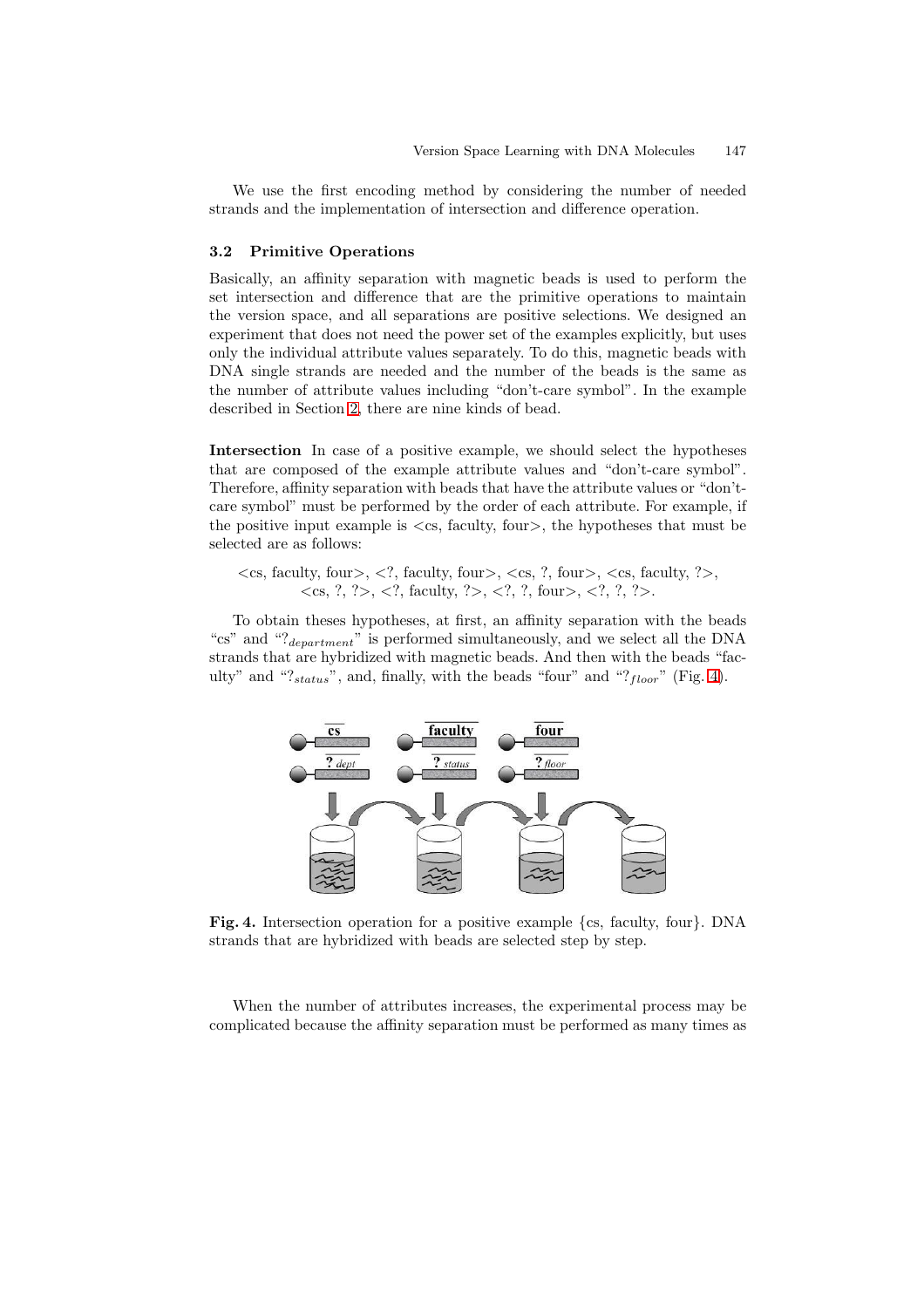the number of attributes. However, the experimental step increases only linearly with the number of attributes.

**Difference** Because a difference operation is equivalent to the selection of the hypotheses that are not elements of the intersection set, we can consider the hypotheses that are not selected by the intersection operation, as the result of difference operation. However, because of the reversibility of the chemical processes involved in our experiments, there can be remaining molecules that are not selected even though they are elements of the intersection set. So, choosing the rest of the intersection as difference can be a primary factor of error. Therefore, difference operation must be performed through affinity separation, e.g. using the beads that are not used in intersection. In difference operation, the beads that are different kinds of attribute can be used simultaneously.

For example, if the negative example is  $\langle \cos, \tan(y), \tan(y), \cos(y) \rangle$ , we must select the hypotheses whose *department* is "ee", *status* is "staff", or *floor* is "five". To get such hypotheses, the beads "ee", "staff" and "five" can be used to perform affinity separation. And all DNA strands that are hybridized with one or more of the three beads are selected (Fig.  $5$ ).



**Fig. 5.** Difference operation for a negative example {cs, faculty, four}. The beads are used simultaneously and the DNA strands that are hybridized with beads are selected.

### <span id="page-5-0"></span>**3.3 Classification**

So far, the method to maintain the version space for observed examples is presented. The question now to ask is: How to use this version space? How to classify new examples? There are various ways to classify new examples using current version space [\[7\]](#page-12-0). On the one hand, the version space classifies the new example as positive if it has at least one hypothesis that classifies the example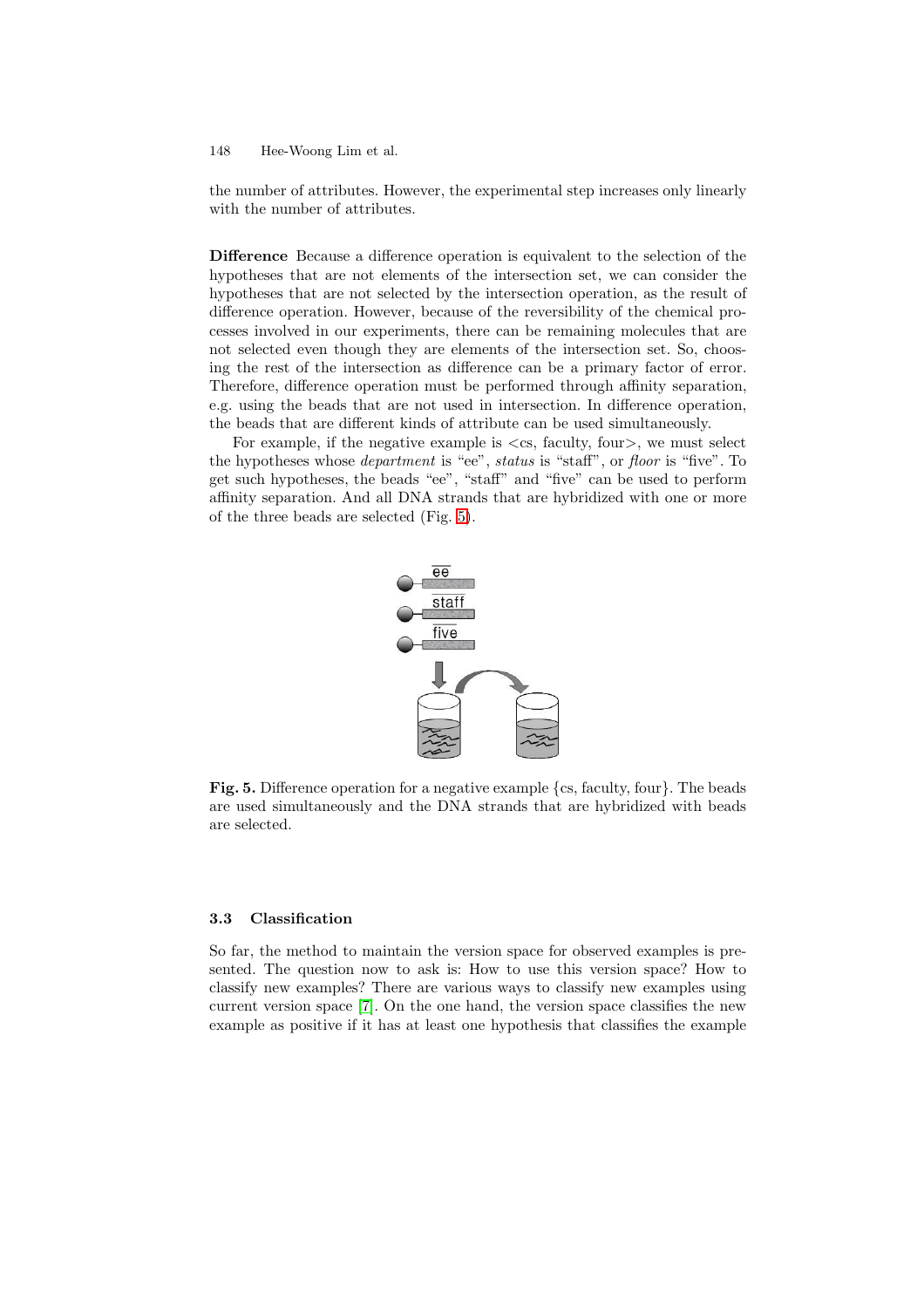as positive, and classifies it as negative when there are none. On the other hand, version space can use a majority-voting method. In this case, the new example is classified as the majority of hypotheses in the version space decide. In this paper the latter method is implemented as follows.

First, we divide the solution into two parts with an equal volume. And then in one tube, we perform intersection operation with the new example, and in the other tube, we perform difference operation. Now, assuming that the mass of each hypothesis strand is fixed and the distribution is uniform, we can classify the example to the part that has the more DNA molecules. That is to say, ifthe tube ofintersection has more intensity, then we classify the new example as positive, otherwise as negative. To compare the intensity ofhypothesis molecules, we can use gel-electrophoresis or fluorescence. If one tube has more DNA molecules, the band in gel-electrophoresis will be thicker, or the intensity of fluorescence will be stronger (Fig. [6\)](#page-6-1).



<span id="page-6-1"></span>**Fig. 6.** Classification process. The intersection and difference are performed respectively. The remaining molecules are compared by the fluorescence intensity of DNA molecules. Then, the majority part is selected.

### <span id="page-6-0"></span>**4 Experimental Results on Hypothesis Space Generation**

#### **4.1 Sequence Design and Generation of Initial Version Space**

To solve the example in Section [2,](#page-1-0) we needed to design nine DNA sequences for nine attribute values, and two DNA sequences for two sticky ends. We used the sequence generator NACST/Seq [\[10\]](#page-12-8) to design the DNA sequences for experiment. When generating, we restricted the Tm and GC contents so that all sequences have a similar probability to hybridize and the distribution of hypothesis is uniform. Similarity and H-measure are considered to prevent cross hybridization. The designed sequences are given in Table [1.](#page-7-0)

We used the right half of sequence no. 7, and the left half of sequence no. 11 as sticky ends, and used the rests as attribute values, because the similarity between no. 7 and no. 11 was low. All 18 sequences that were used in the experiment are shown in Table [2.](#page-7-1)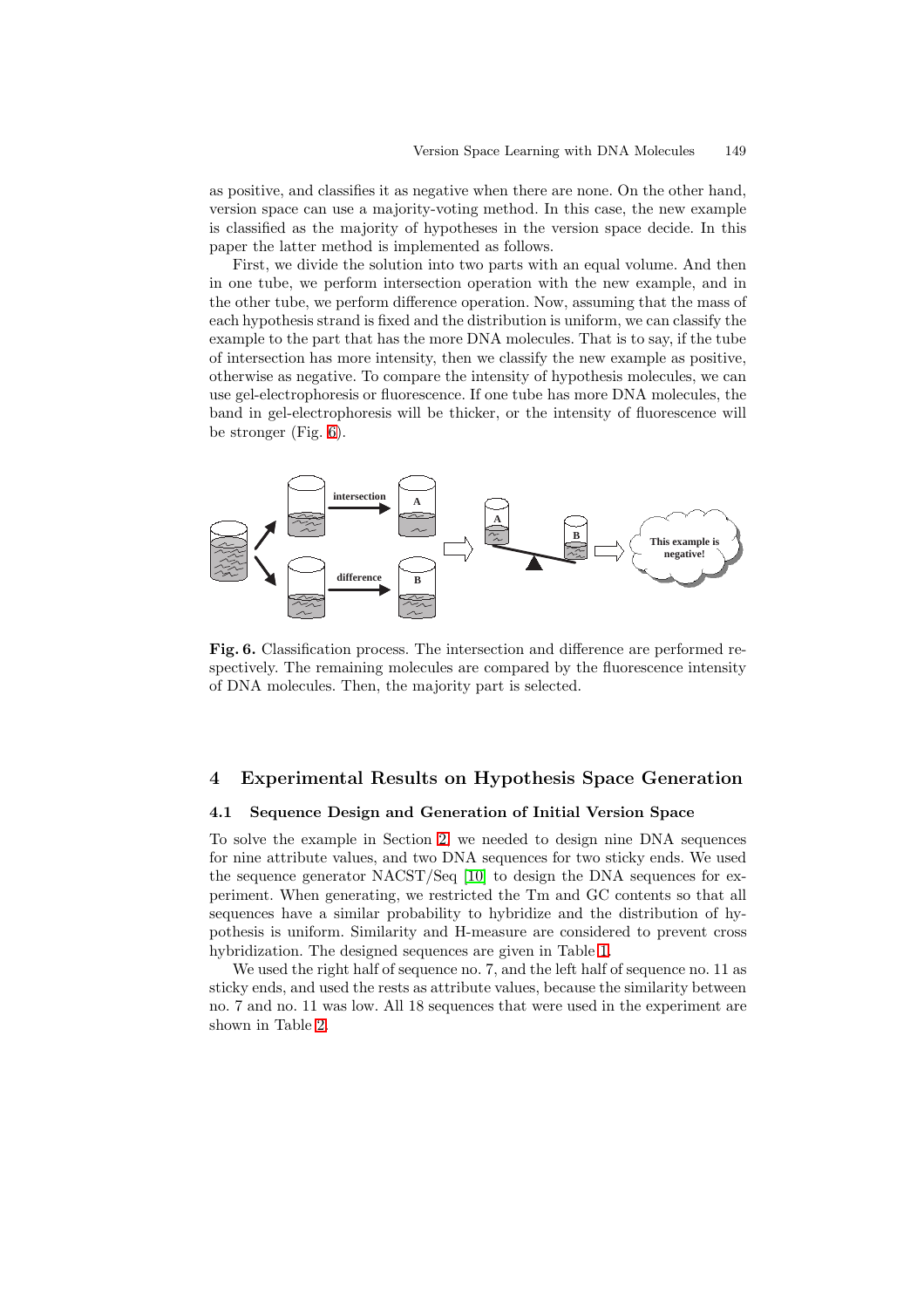| ij | Sequence                    | $\mathbf{Tm}({}^{\circ}\mathrm{C})$ | $\rm GC\%$ |
|----|-----------------------------|-------------------------------------|------------|
| 1  | CTCCGTCGAATTAGCTCTAA        | 57.17                               | 45         |
| 2  | AGTCAGTTGGTGACCGCAGA        | 61.13                               | 55         |
| 3  | GCATATCAGGCGAGTAGGTG        | 61.85                               | 55         |
| 4  | ACAAGGGCTCAGAACCAATG        | 60.07                               | 50         |
| 5  | CAGTACTCGGTTTCCGCTAA        | 59.10                               | 50         |
| 6  | CGTATGCGCATCCGTTTCAT        | 62.07                               | 50         |
| 7  | TTCTTGTGTACAACCGCGGC        | 62.44                               | 55         |
| 8  | ATCATGTAGGAACTGTCGCA        | 59.43                               | 45         |
| 9  | <b>ACTCCGTATCGGGTAGCTTT</b> | 60.00                               | 50         |
| 10 | GGAGTTGACACTATCGTCGT        | 58.82                               | 50         |
| 11 | ATAGCCTCGA GGGACGAATA       | 61.23                               | 50         |
|    |                             |                                     |            |

<span id="page-7-0"></span>**Table 1.** Sequences that are designed by the sequence generator [\[10\]](#page-12-8)

**Table 2.** DNA strands that are used in the experiment.

<span id="page-7-1"></span>

| Primer                 |    |                                                  | Sequence |  |                                                | $\mathrm{Tm}({}^{\circ}\mathrm{C})$ |
|------------------------|----|--------------------------------------------------|----------|--|------------------------------------------------|-------------------------------------|
| $\mathbf{c}\mathbf{s}$ |    | 5'- CTCCG TCGAA TTAGC TCTAA ATAGC CTCGA -3'      |          |  |                                                | 65.2                                |
|                        |    | $3'$ - GAGGC AGCTT AATCG AGATT -5'               |          |  |                                                | 48.9                                |
| ee                     |    | $5'$ - ACAAG GGCTC AGAAC CAATG ATAGC CTCGA $-3'$ |          |  |                                                | 69.3                                |
|                        |    | $3'$ - TGTTC CCGAG TCTTG GTTAC -5'               |          |  |                                                | 53.7                                |
| $?_{dept}$             |    | 5'- ATCAT GTAGG AACTG TCGCA ATAGC CTCGA -3'      |          |  |                                                | 66.9                                |
|                        |    | $3'$ - TAGTA CATCC TTGAC AGCGT -5'               |          |  |                                                | 50.0                                |
| faculty                | 5' |                                                  |          |  | AGTCA GTTGG TGACC GCAGA CAACC GCGGC -3'        | 77.1                                |
|                        |    | 3'- TATCG GAGCT TCAGT CAACC ACTGG CGTCT          |          |  | $-5'$                                          | 70.3                                |
| staff                  | 5' |                                                  |          |  | CAGTA CTCGG TTTCC GCTAA CAACC GCGGC -3'        | 73.7                                |
|                        |    | 3'- TATCG GAGCT GTCAT GAGCC AAAGG CGATT          |          |  | $-5'$                                          | 66.9                                |
| $?_{status}$           | 5' |                                                  |          |  | ACTCC GTATC GGGTA GCTTT CAACC GCGGC -3'        | 74.0                                |
|                        |    | $3'$ - TATCG GAGCT TGAGG CATAG CCCAT CGAAA $-5'$ |          |  |                                                | 66.9                                |
| four                   |    |                                                  |          |  | $5'$ - GCATA TCAGG CGAGT AGGTG -3'             | 52.0                                |
|                        |    |                                                  |          |  | $3'$ - GTTGG CGCCG CGTAT AGTCC GCTCA TCCAC -5' | 76.5                                |
| five                   |    |                                                  |          |  | $5'$ - CGTAT GCGCA TCCGT TTCAT -3'             | 58.0                                |
|                        |    |                                                  |          |  | 3'- GTTGG CGCCG GCATA CGCGT AGGCA AAGTA -5'    | 79.0                                |
| $?$ floor              |    |                                                  |          |  | $5'$ - GGAGT TGACA CTATC GTCGT -3'             | 48.5                                |
|                        |    |                                                  |          |  | 3'- GTTGG CGCCG CCTCA ACTGT GATAG CAGCA -5'    | 75.2                                |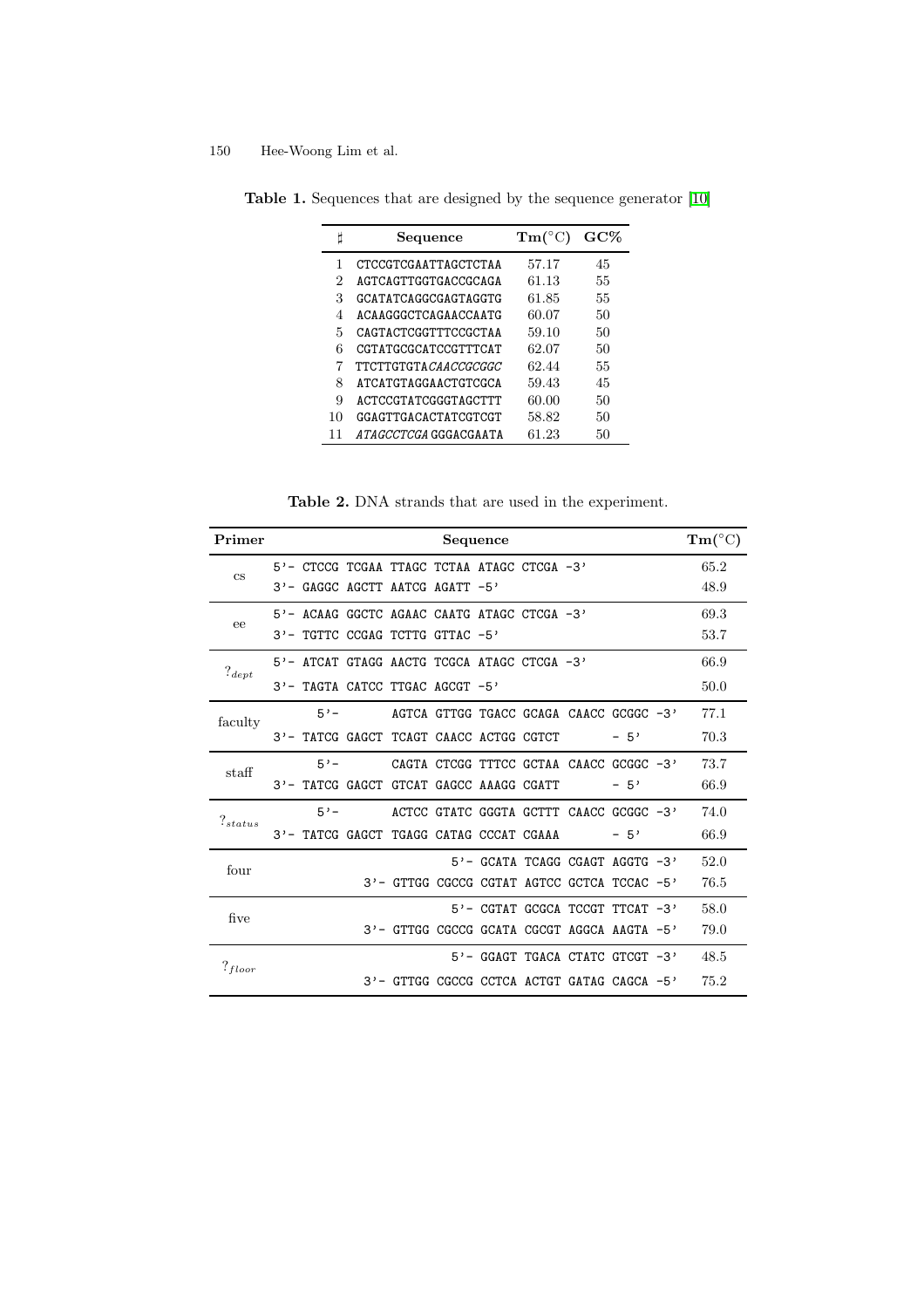Each sequence was synthesized as a single strand by Bioneer Corporation (Tae-Jeon, Korea) and has been purified by PAGE and 5' phosphorylated.

#### **a. Hybridization of Molecules**

First, all 18 single strands which were adjusted to 100 pmol were mixed with  $10\mu\ell$ . Initial denaturation was performed at 95 °C for 5 minutes and then it was cooled down to 16  $\degree$ C by the rate of 1  $\degree$ C per 1 cycle in iCycler thermal cycler (Bio-rad, USA).

#### **b. Ligation of Molecules**

Ligation was performed with T4 DNA ligase at 16 ◦C overnight. The reaction buffer was 50 mM Tris-HCl (pH 7.8), 10 mM  $MgCl<sub>2</sub>$ , 5 mM DTT, 1 mM ATP, and 2.5  $\mu$ g/m $\ell$  BSA.

#### **c. Native Gel-electrophoresis (Confirmation)**

Ligation mixture was defined by  $3\%$  native gel-electrophoresis. The running buffer consists of 40 mM Tris-acetate, 1 mM EDTA, and pH  $8.0$  (TAE). Gel was run on Bio-rad Model Power PAC 3000 electrophoresis unit at 60 W (6 V/cm), and constant power.

We confirmed the generation of the initial version space by gel-electrophoresis. As a result, the band of double stranded  $80$  bp DNA (60 bp for three attribute values, 20 bp for two sticky ends) was generated (Fig. [7\)](#page-8-0).



<span id="page-8-0"></span>Fig. 7. Result of gel-electrophoresis for the version space generated. Lane 1 and 2: all 18 single strands were mixed simultaneously to generate initial version space. Lane 3 and 4: After the hybridization of two single strands for making double strands for attribute values respectively, the double strands were mixed.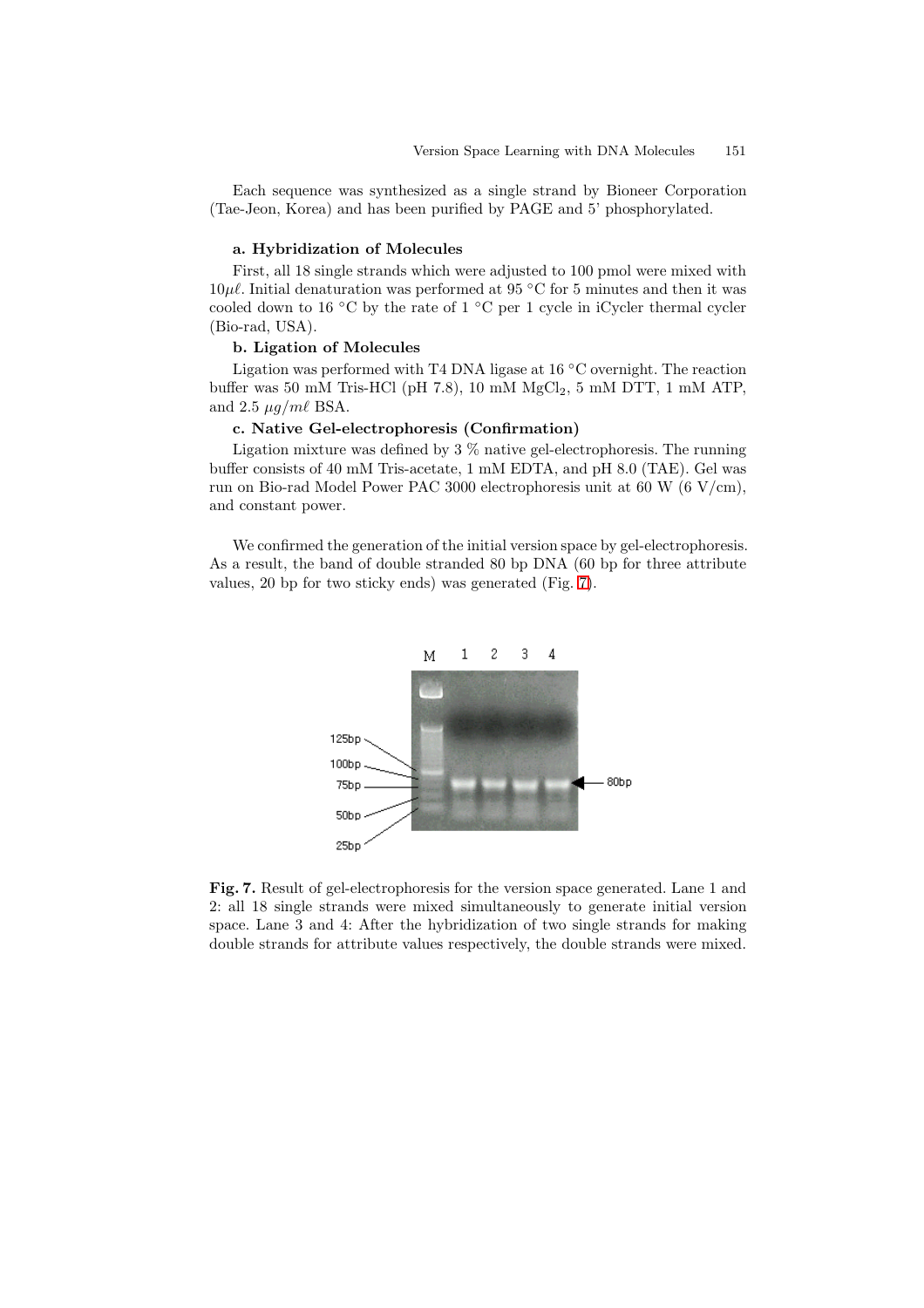### **4.2 Primitive Operation**

And we also tested the affinity separation for primitive operation by PCR with different primers and gel-electrophoresis.

### **a. Preparation of probe sequence with amino linker**

Nine probe sequences were synthesized by Koma biotech (Seoul. Korea) and each sequence is complement with the sequence of the attribute value. Each sequence contains a primary amino group at 5' end to couple with the magnetic bead. It was concentrated to 200 pmol by ethanol precipitation method and resuspended by 100  $\mu\ell$  of coupling buffer.

### **b. Preparation of magnetic probe**

Magnetic bead system of CPG (USA) was used. It has a  $15 \text{ Å}$  extension aliphatic arm terminating in an active primary amine. These magnetic bead were coupled with the modified probe sequences respectively.

### **c. Separation with magnetic probe**

Affinity separation was performed with magnetic beads "ee", "staff", and "five" sequentially in 100  $\mu\ell$  of initial version space. In other word, the hypothesis <ee, staff, four> was selected. In each separation, we performed hybridization for 2 hours at room temperature, removed supernatant magnetically and added 100  $\mu\ell$  of pure water. Then we performed denaturation for 5 min at 95 °C and separated the supernatant.

### **d. Confirmation by PCR & Gel-electrophoresis**

The above supernatant product was amplified by PCR with different primer sets and the products were confirmed by Gel-electrophoresis. We used four different sets of primers. First, the correct primers "ee" and "five", second, incorrect primers "?*dept*" and "four", third, incorrect primers "?*dept*" and "?*f loor*", and the last, no primers. Each PCR was performed with 50  $\mu$ M of each dNTP (Takara, Korea) and 5 U of Taq polymerase (Bioneer, Korea) in 10 mM. The reaction was cycled by 30 times in iCycler thermal cycler (Bio-rad, USA) using the following temperature and cycle times; 95 °C 30 s, 58 °C 2 min, and 72 °C 1 min. And the PCR products were defined by 3 % native gel-electrophoresis with Tris HCl, pH 8.0, 50mM KCl, 2.5mM MgCl<sup>2</sup>

Fig. [8](#page-10-1) shows that the amplification was performed well in case of the primer set, "ee" and "five". Though we can see that some amplification was performed in second case and third case, the band in first case is lighter than the others. This means that the above separation product contains the hypothesis that begins with "ee" and ends with "five" rather than others. The second attribute can be confirmed by PCR with primer set, "ee" and "staff", or "staff" and "five".

We also tested the possibility of the majority voting. The UV spectrophotometry and the luminescence spectrometry can be used to compare the number of hypotheses i.e. DNA molecules. We measured the signals of different concentration of DNA solution. In case of UV spectrophotometry, we used initial version space without any modification. Photometric assay was performed using spectrophotometer UV-1601 (SHIMADZU), and Fig. [9](#page-11-0) shows the result. And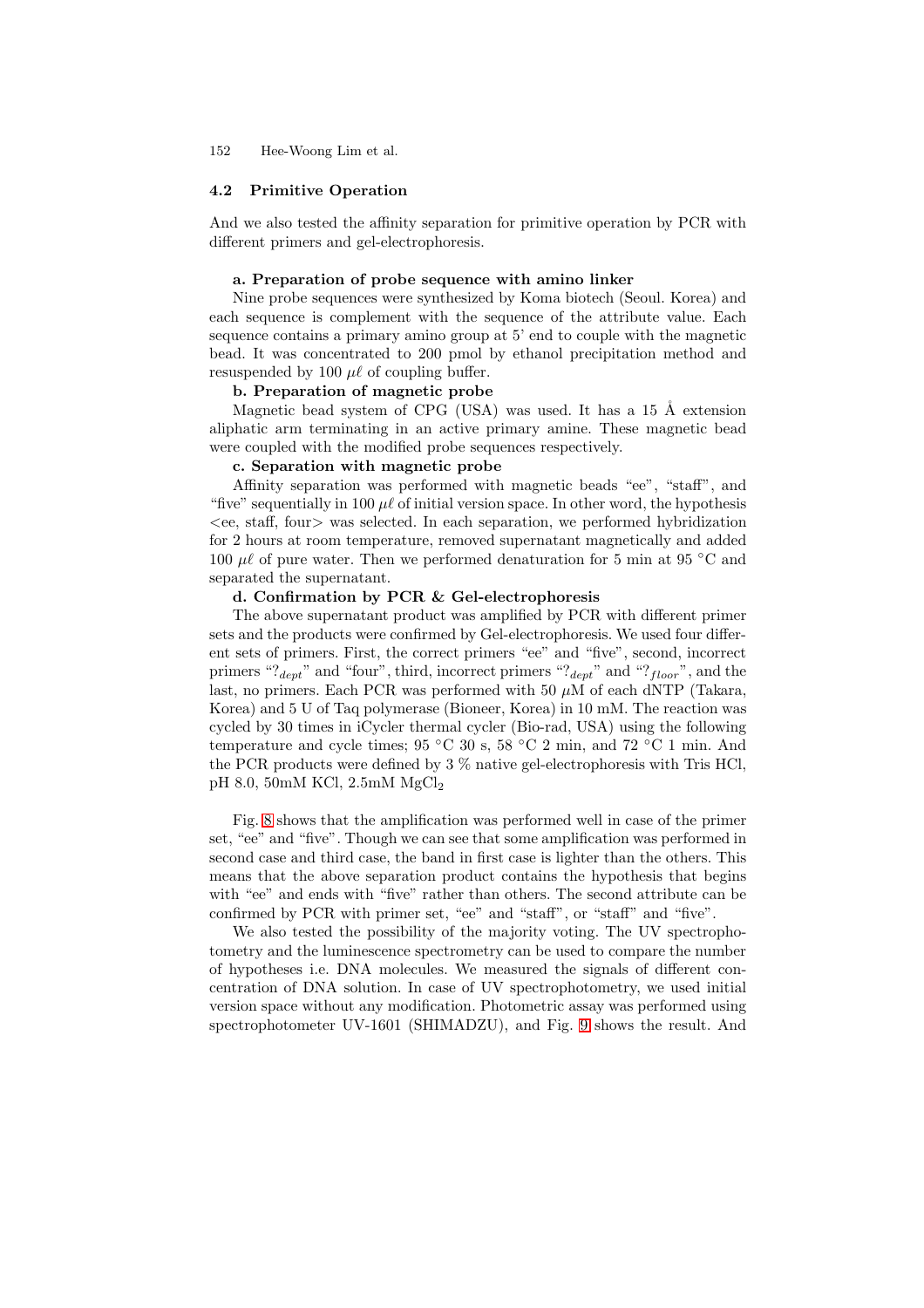

<span id="page-10-1"></span>**Fig. 8.** Result of gel-electrophoresis of the PCR products. Lane 1: primers "ee" and "five". Lane 2: primers "?*dept*" and "four". Lane 3: primers "?*dept*" and "? *floor*". Lane 4: no primers.

in case of luminescence spectrometry, in generating initial version space, we attached FITC at 5' end of the third attributes "floor". As a result, all hypotheses in version space had FITC at their 5' end. Fluorescence signal was measured by luminescence spectrometer, SLM-AMINCO series 2 (AMINCO) at 520 nm excitation wave length. Fig. [10](#page-11-1) shows the result.

Considering that the X-axis is log scale, these results show that the values of UV spectrophotometry and luminescence spectrometry are proportional to the concentration ofDNA solution. Therefore, it is possible to compare the number of hypotheses in two DNA solutions.

## <span id="page-10-0"></span>**5 Conclusion**

We proposed an experimental method to implement version space learning with DNA molecules. An efficient encoding scheme for representing version spaces is presented, where the number of necessary DNA molecules increases only linearly with the number of attribute values. We also showed that the version space learning is reduced to a set operation on hypothesis sets, and defined two primitive operations for maintaining version spaces. Simple experimental methods to maintain a version space were proposed, along with a method to predict the class of a new example with the current version space by majority voting. The number of experimental steps to perform primitive operations and to predict the new example increases only linearly with the number of attributes and the number of attribute values. We confirmed that hypothesis strands of correct length were generated by an experimental result, and tested the magnetic bead separation method for primitive operations in simple experimental process. And the possibility of the method to perform majority voting for prediction was shown.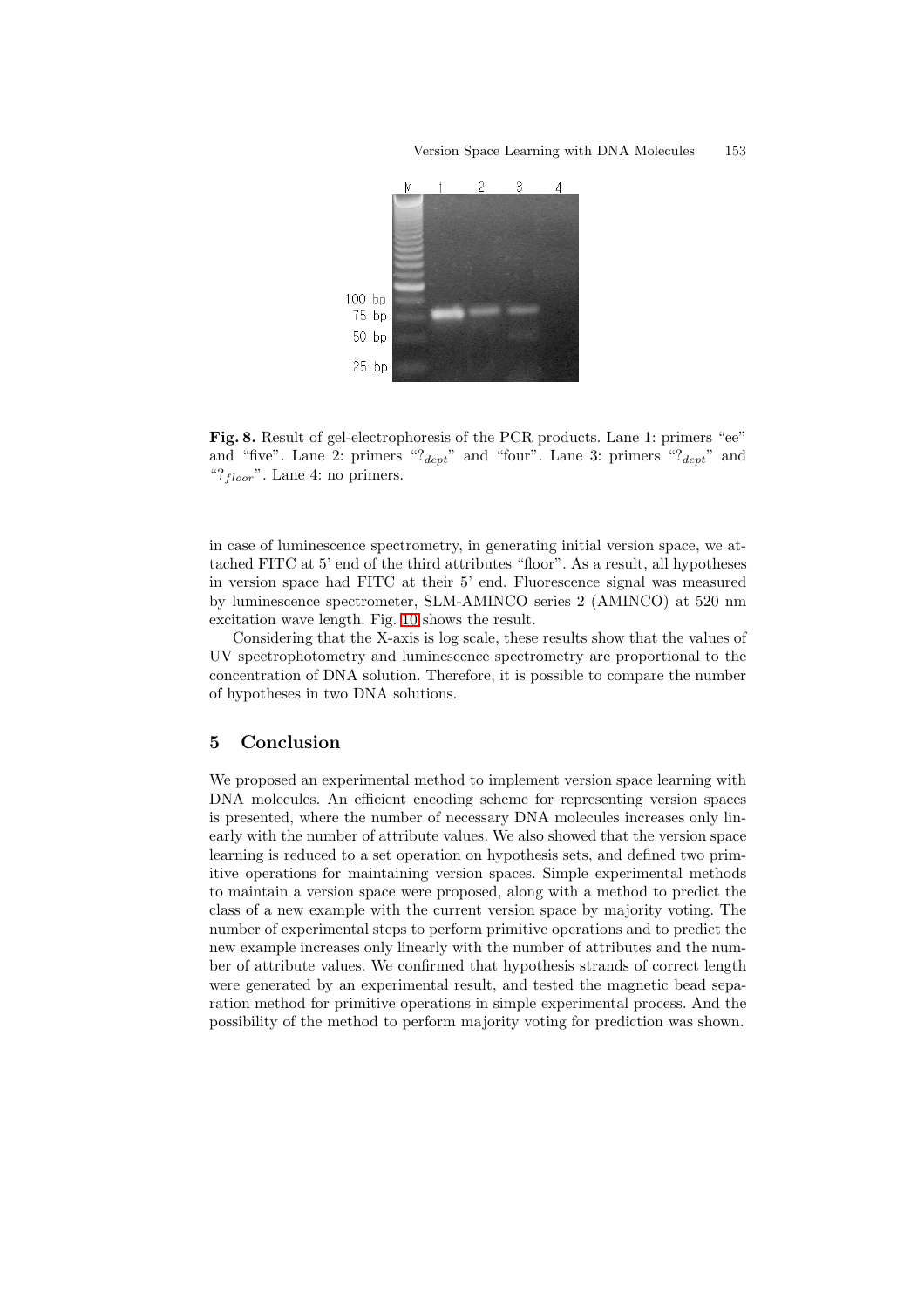

**Fig. 9.** UV spectrophotometry

<span id="page-11-0"></span>

<span id="page-11-1"></span>**Fig. 10.** Luminescence spectrometry using FITC

The more experimental verification of the methods for the primitive operations for version space maintenance and for prediction of new examples remains as future work. And the experimental verification must be performed by full learning process. The success of experiments depends on the accuracy of affinity separation using magnetic beads. However, this error of experimental process may make version space learning robust to the noisy training examples. Some theoretical and experimental work on this possibility is still necessary. Another point to consider is the case in which an attribute can have more than two val